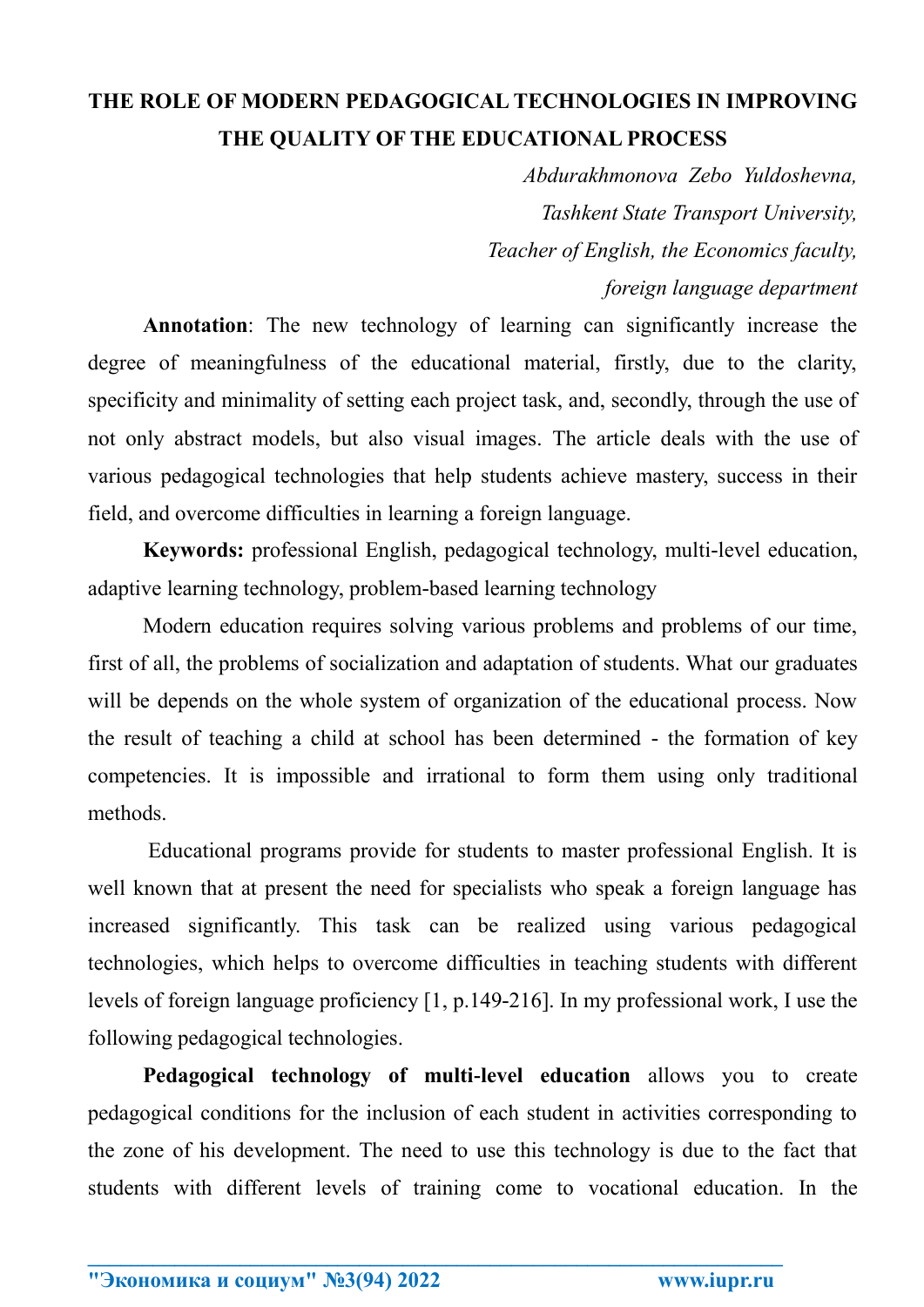educational process, the teacher deals with individuals who have different inclinations, interests, needs and motives, temperament features, properties of thinking and memory [2, p. 62].

At the beginning of the academic year, I traditionally conduct cross-sectional tests in grammar, reading and translation. Thus, for example I reveal that in group, - two students studied French at school and began to study English at college, so the quality of education was low. Some students had slow dynamic personality characteristics and were doomed to inevitable difficulties when working at the same pace for the whole group. I believe that this problem could be solved through level differentiation. I carried out the preparation of educational material in accordance with the conditional division of the entire group of students into two or three subgroups. In each group, I achieved my own levels of assimilation of the material. For example:

- knowledge of the material (remembered, reproduced);

- understanding (explained, translated from English into Uzbek or Russian language);

- application (composed a dialogue or a monologue based on key phrases).

Various types of control and test tasks have been developed. I am required to:

- create cognitive motivation and stimulate the cognitive activity of students;

- organize extracurricular work of students at various levels.

For example, in groups for the training of skilled workers and employees, students prepare thematic media presentations, mini-reports on the topic of their future profession. In groups for the training of mid-level specialists, students develop dialogues using professional vocabulary, compose texts and monologues about their future specialty.

- reduce frontal and classroom forms of work to the necessary minimum.

The use of this pedagogical technology allows me to highlight the main stages of the lesson. For example, the stage of creating a target installation. Most often, I practice testing, dictation, pronunciation of basic definitions in vocabulary and grammar, etc. Mutual verification, correction of gaps, listening to the best answers are required here. The stage of mastering knowledge: the material is presented in a compact form, which allows most students to move on to independent processing of educational information.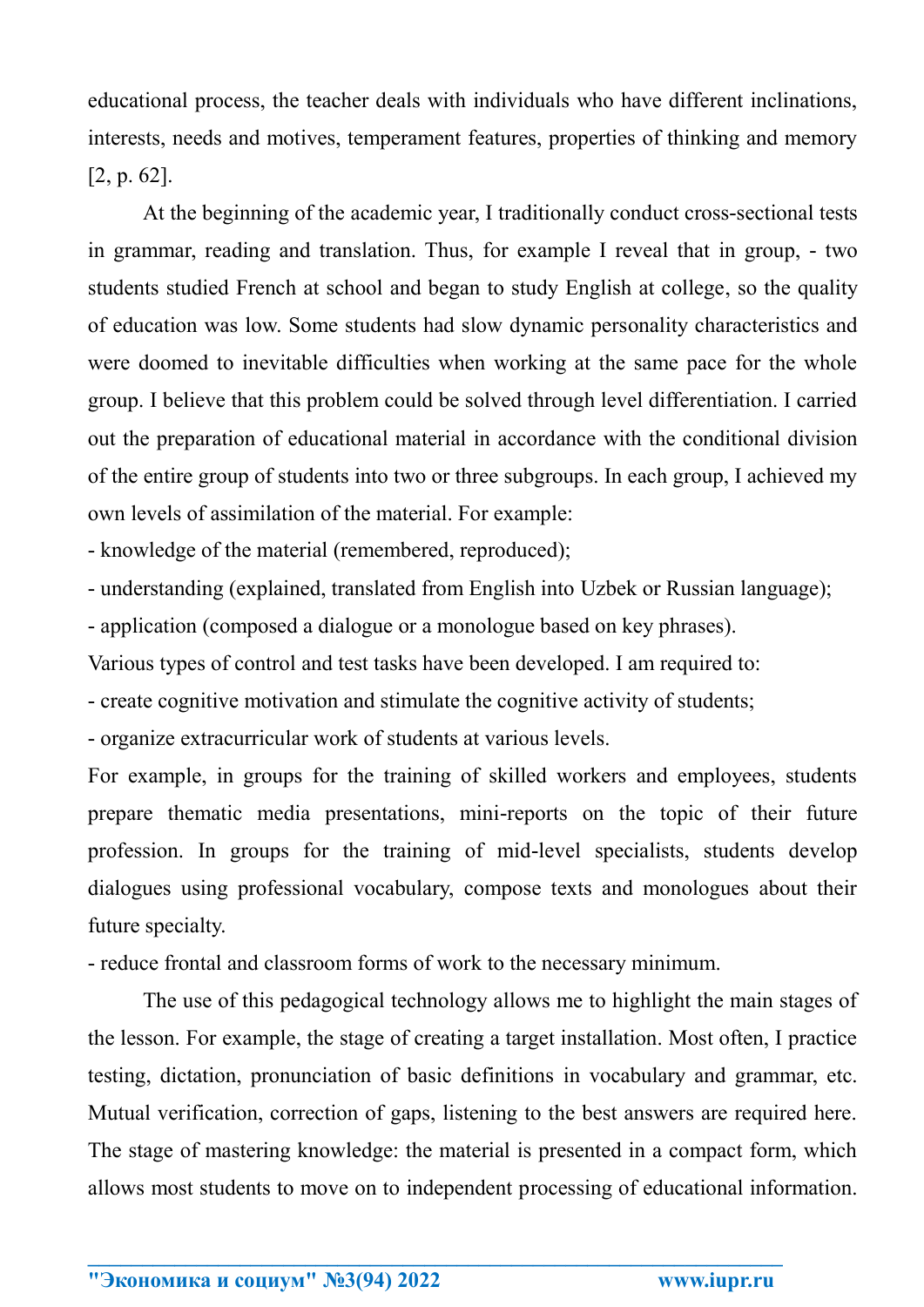Weaker students receive an additional explanation and, as they learn, are included in the discussion, dialogue, and exercise. The consolidation stage is based on mutual verification, which motivates students to actively participate in the work [1, p. 149].

The result of the application of this pedagogical technology is an increase in the quality of education based on the results of a differentiated test, as well as a change in the attitude of students towards the discipline itself. For example, in the group with the profession "Auto mechanic", the quality of students' knowledge according to the results of the input control was 10%, and at the time of passing the differentiated control, the quality of knowledge increased to 25%. From the category of uninteresting subjects, in their opinion, English has become more understandable for use in future professional activities.

**Adaptive learning technology** is a kind of multi-level learning technology. Applying the technology of adaptive learning, I give a central place to the student, his activities, his personal qualities. Learning is seen as a process during which learning skills are formed. This is possible with the active independent activity of students: reading additional local history material, abstract reading, performing exercises of varying complexity, practical exercises on the formation of speech skills, etc. [2, p. 63]. Using this pedagogical technology, I organize a lesson in three stages:1) explanation of the material; 2) individual work of a teacher with a student against the background of an independently engaged group; 3) independent work of students. [3, p. 263].

Working with future logisticians, I propose such a work plan, for example, on the topic "supply chain management" - read a story about logistics, compile a thematic dictionary on your own and move on to the active phase of assimilation, memorization through writing questions on the text. This technology teaches the logisticians of independent work, creative thinking and creativity. The necessary emotional atmosphere is created.

The main advantage of adaptive learning technology is that against the background of an independently working group, the teacher deals with some students individually (teacher-student) on three levels of adaptive tasks that require reproductive, partially search and creative activity. To increase motivation in the study of the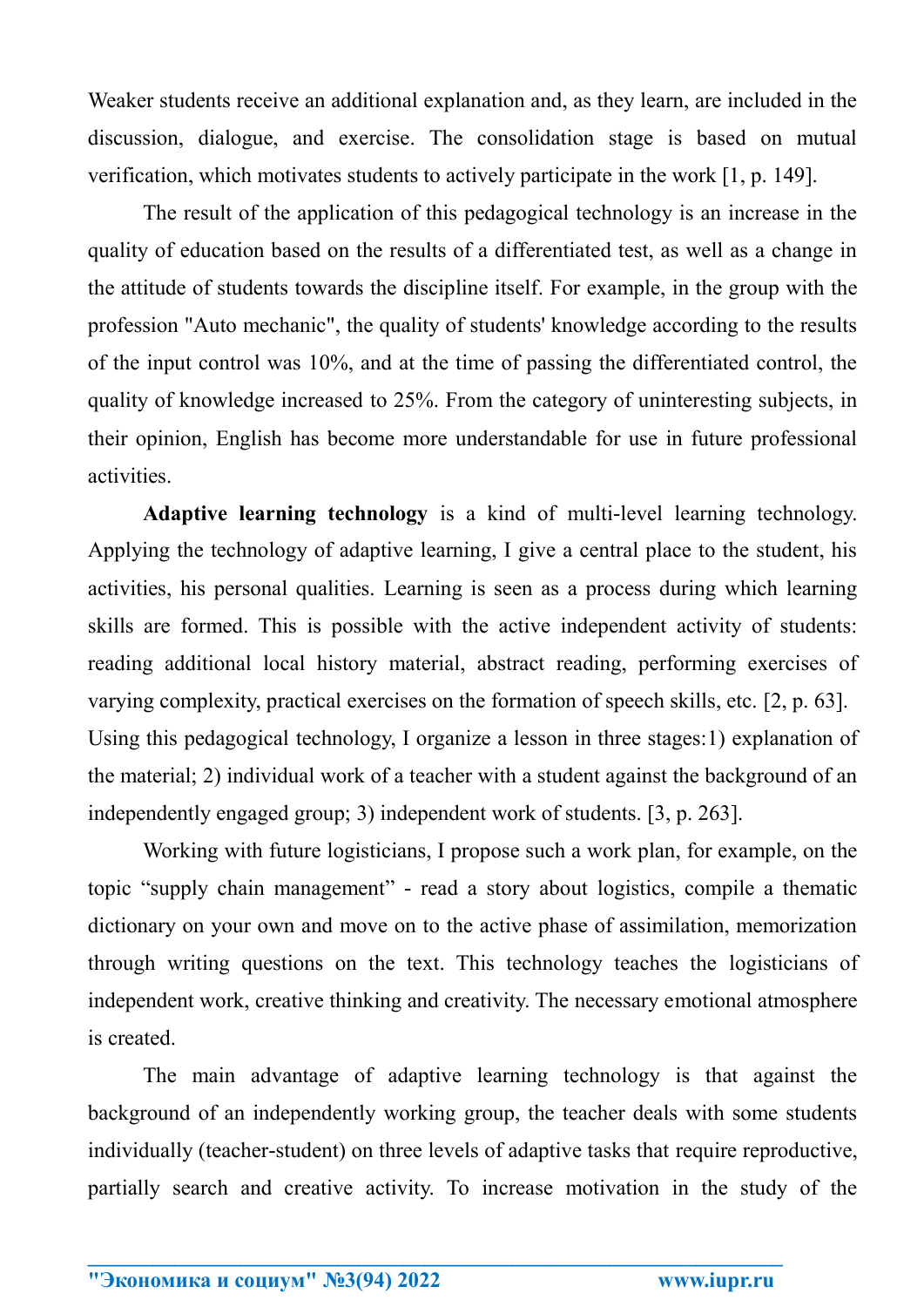discipline, I try to select texts of an exclusively professional orientation. So, for future builders, I offer informative reading about modern building structures, I select video material about architecture of skyscrapers, I use media presentations about the latest achievements in construction. I believe that the combination of the material of the professional module and the study of terms in English leads to a better assimilation of the material.

Adaptive learning technology involves a flexible system for organizing a training session, taking into account the degree of learning. In some groups, the explanation of the material may take up the entire lesson or part of the lesson. The same applies to independent work of students. This pedagogy makes it possible to vary the duration and sequence of stages of training [4, p. 45-50].

**The technology of problem-based learning** involves the search for reserves of mental development of students and, above all, creative thinking, the formation of the ability for independent cognitive activity [5, p. 1002].

The use of this pedagogical technology by me, as a teacher of a foreign language, is due to the need to attract students to participate in scientific and practical research conferences. For example, a student of the group made a presentation at a conference on the topic "Economic indicators". Work on an interesting topic contributes not only to the mastery of the necessary system of knowledge and skills by students, but also to an increase in the level of mental development, the formation of the ability to self-educate. It is the technology of problem-based learning that helps to assimilate educational material, material on extracurricular work in the course of active search activity.

In foreign language lessons, I use problem-based learning technology in a general way: for example, students - future engineers are invited to independently create a situation in which he or she is repairing a factory machine, explaining it to other workers. I, as a teacher, organize this work to find a creative solution, I reason together with students, that is, I show the path of creative thinking. Sometimes in my lessons, students may come across something unknown and unexpected, for example, terms that are borrowed from Italian, French, Latin. And the first sign of a problematic situation is precisely the difficulty that a student can overcome only as a result of his own mental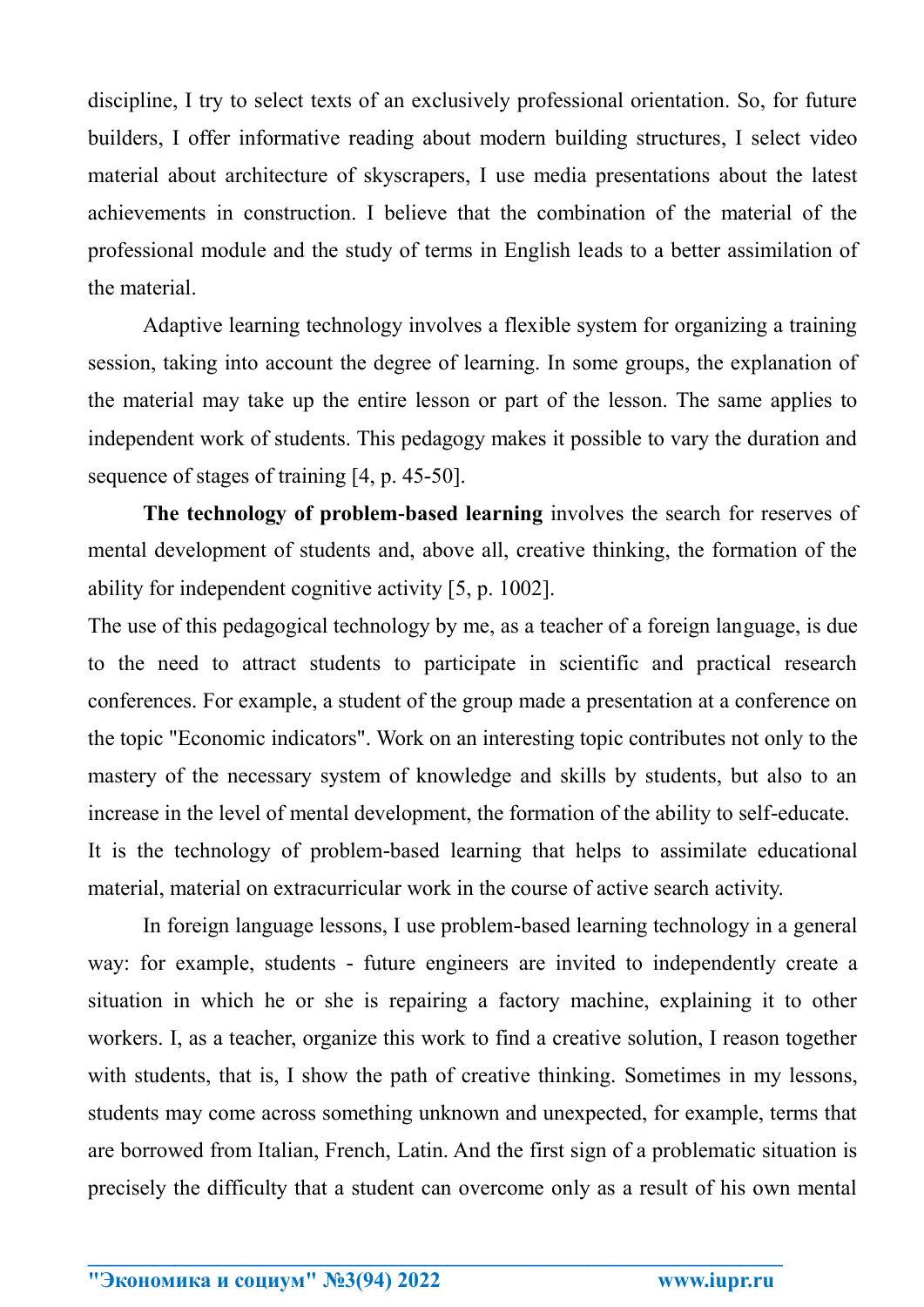activity. In such cases, I am in no hurry to suggest, and even more so if it is related to the professional interest and certain experience of students). The use of this pedagogical technology obliges me, as a teacher, to work on my self-education, to know additional information, to see the problem and to master the technique of creative thinking myself.

For example, future economists are preparing material for role-playing games in the lessons on the topics "concluding a deal", "negotiations", "bargaining". In such classes real examples of contracts items, authentic materials are used. To evoke students' creativity, I offer spontaneous dialogues such as "prices are too high", "curious client", "foreign client", etc. This technique allows students to open up and try to solve an unexpected problem. Within the framework of this pedagogical technology, I use the technique of spontaneous intervention in the dialogue of students. For example, a roleplaying game arises some problem to the solution. This technique is quite effective, since I deliberately complicate the dialogues and force the students to activate the communicative abilities. The result of the application of this pedagogical technology was successful for the students of the Faculty of Mechanics, the Faculty of Construction and the Faculty of Logistics.

In my opinion, only with the help of various pedagogical technologies it is possible to form the communicative literacy of a modern student. Society needs creative, competent specialists. In conditions of high competition, the labor market dictates its own requirements. Preparing a competitive graduate for future professional activity is the main task that reality sets for the educational institution and for me as a teacher of a foreign language.

## **Used literature:**

1. Kolechenko A.K. Encyclopedia of pedagogical technologies / Materials for specialists of educational institutions. St. Petersburg: KARO, 2002. P:. 149-216.

2. Selevko G.K. Modern educational technologies. M.: Public education. pp. 62-88.

3. Shiyanov E.N., Kotova I.B. Development of personality in learning. M.: Academy, 2000. P. 260-268.

4. Polat E.S. New pedagogical and information technologies in the education system: a guide for students. Rostov, 2005. P. 45-50